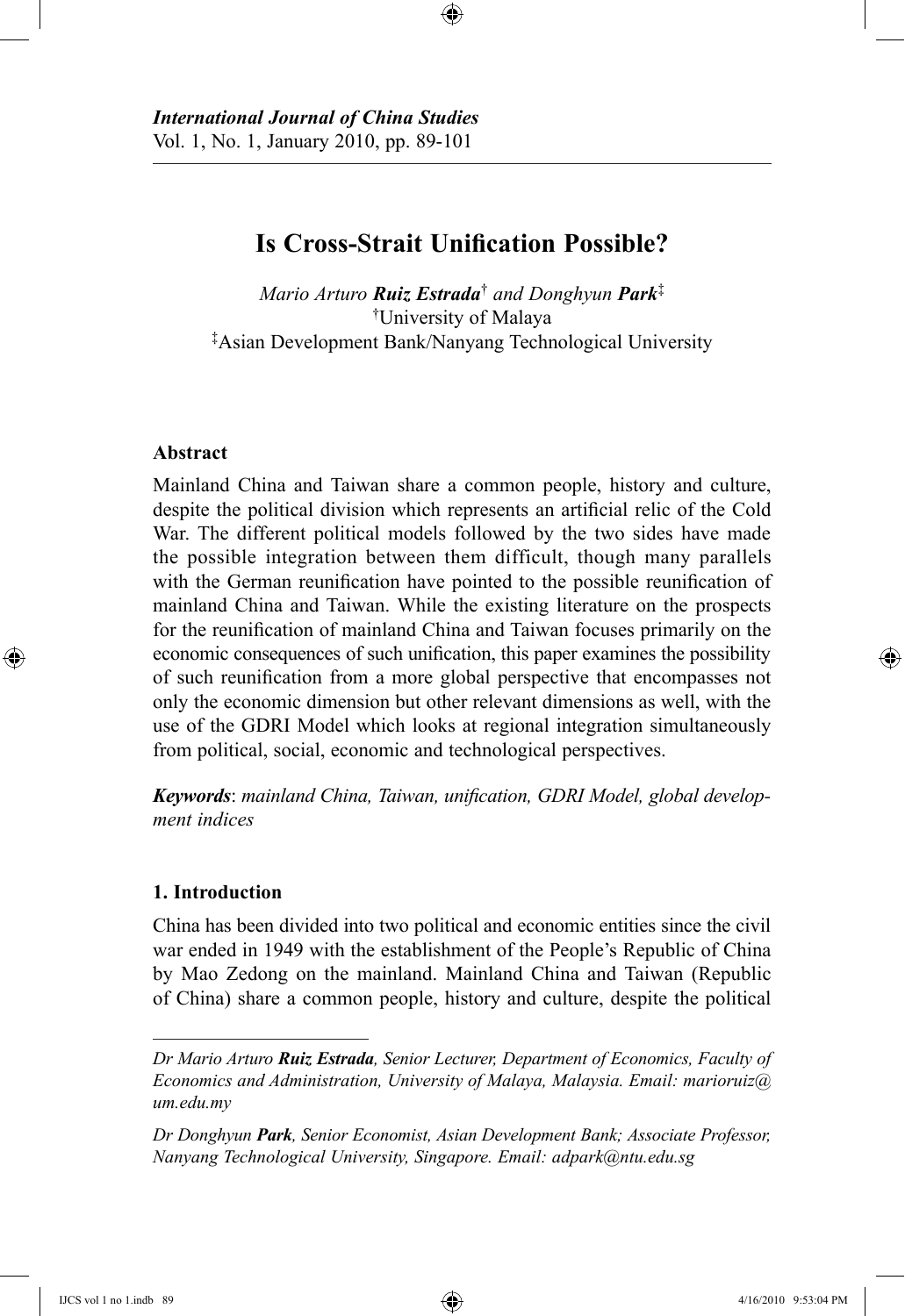division which represents an artificial relic of the Cold War. Continuous rapid growth and expansion of trade in the world context have transformed mainland China from a typical developing country into an economic powerhouse which is now the world's third largest economy. On the other hand, Taiwan experienced decades of constant economic growth from the 1960s until today. However, the different political models followed by the two sides have made the possible integration between them difficult until today, though many parallels with the German reunification which took place in the 1990s have pointed to the potential reunification of mainland China and Taiwan.

⊕

The existing literature on the prospects for the reunification of mainland China and Taiwan focuses primarily on the economic consequences of such unification. This is perfectly understandable in the light of the fact that the gaping difference in income levels between the two sides is now smaller compared to 30 years ago and the lower economic costs of such unification for Taiwan. On the other hand, the poor performance of the German economy since reunification has highlighted the potential adverse effects of unification for the economy in the case of mainland China and Taiwan. The central objective of this paper is to contribute to the literature on China integration by examining the possible reunification of mainland China and Taiwan from a more global perspective that encompasses not only the economic dimension but other relevant dimensions as well. To do so, we use the Global Dimension of Regional Integration Model (henceforth GDRI Model) developed by Ruiz (2004). The defining characteristic of the model, which we discuss in the next section, is that it looks at regional integration simultaneously from political, social, economic and technological perspectives. We apply the model to a comparative analysis of the development levels of mainland China and Taiwan in the 1980s, 1990s and the 2000-2009 period. Convergence has positive implications about the prospects for unification whereas divergence has negative implications.

## **2. The Global Dimension of Regional Integration Model (GDRI Model) and Its Application to a Comparative Analysis of Mainland China and Taiwan**

The main objective of the GDRI Model is to provide policymakers and researchers a new analytical tool to study the evolution of any regional integration process from a global perspective encompassing the political, social, economic and technological dimensions. The simple and flexible model is based on a group of indexes and graphs, and it can be applied to any case of regional integration. The GDRI Model involves four basic phases. The first phase is the design of the multi-input database table. The second phase is the measurement of individual Regional Global Development Indexes

IJCS vol 1 no 1.indb 90 4/16/2010 9:53:04 PM

⊕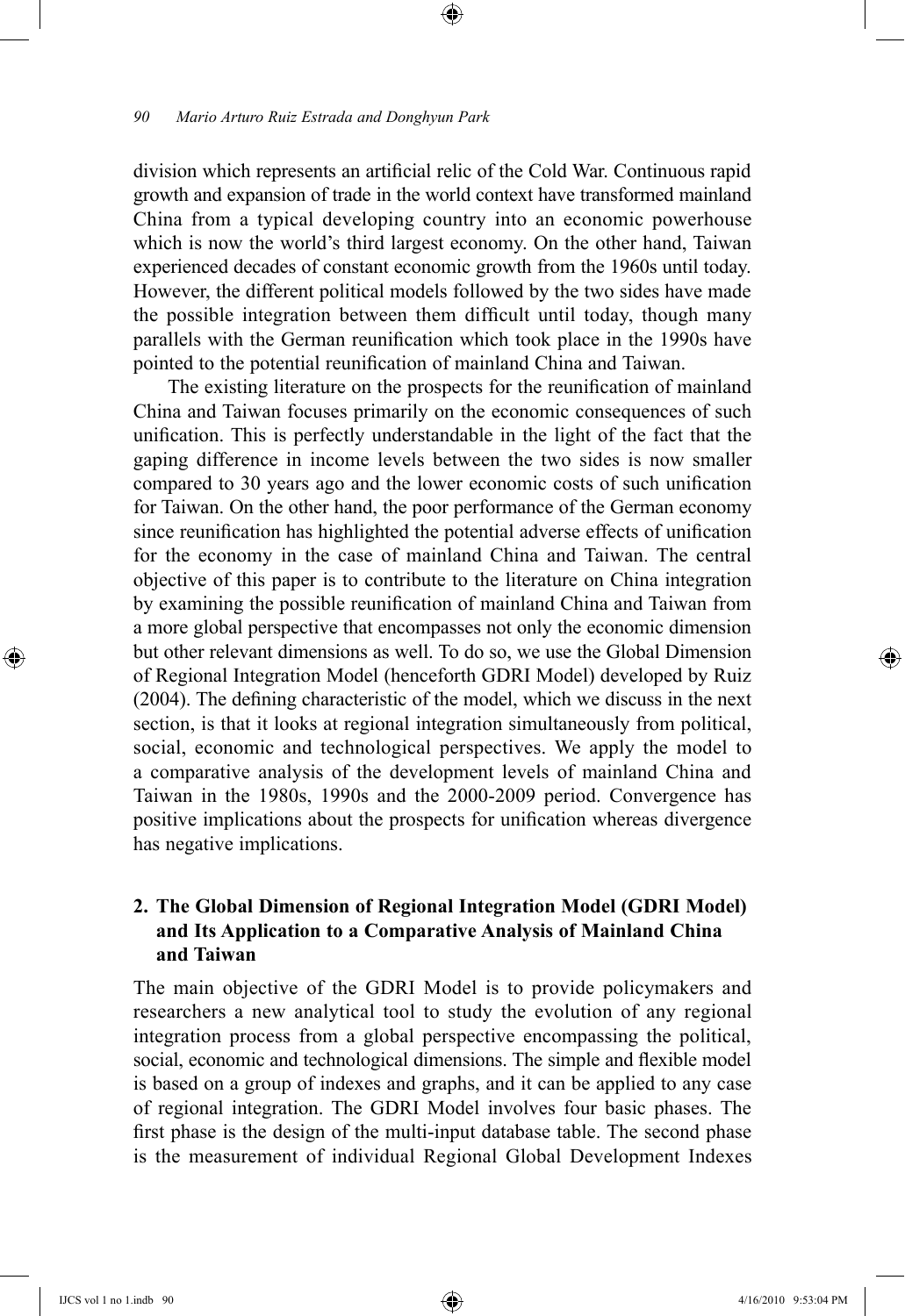(Xi), which include the Regional Global Political Development Index (X1), Regional Global Social Development Index (X2), Regional Global Economic Development Index (X3) and Regional Global Technological Development Index (X4). The third phase is the measurement of the Regional Global Development (RGD) index. The last phase is the measurement of the Regional Integration Stage (RIS) index.

⊕

Let us now discuss each of the four basic phases, beginning with the design of the multi-input database table. Table 1 is an example of the multiinput database table and shows the global regional political development. "Global" refers to the multidimensional nature of political development and is represented by a wide range of political variables. "Regional" refers to the specific region of interest to the research. Therefore, in our case, global regional political development refers to the political development of mainland China and Taiwan as measured by the 15 political variables in Table 1. There is no reason why the number of variables in a multi-input database table should be constant and it can vary according to the objectives of the research and data availability. We can similarly construct multi-input database tables for the global regional economic, social and technological development.

| Code      | <b>Political Factors</b>                      |
|-----------|-----------------------------------------------|
| $P_{l}$ . | External factors                              |
| P.1.1.    | Colonization (country)                        |
| P.1.2.    | Group negotiation power                       |
| P.1.3.    | Foreign policy influences                     |
| P.1.4.1.  | Regional                                      |
| P.1.4.2.  | Global                                        |
| P.1.5.    | Negotiation style                             |
| P.2.      | Internal factors                              |
| $P.2.1$ . | International organizations support           |
| P.2.3.    | Political regime                              |
| P.2.4     | Legislative background                        |
| P.2.5     | Internal security                             |
| P.2.6     | Human rights                                  |
| P.2.7.    | Border problems                               |
| P.2.8.    | Political stability                           |
| P.2.9.    | Political structure and public administration |
| P.2.10.   | Army size                                     |
| P.2.11.   | Bureaucracy level                             |
|           |                                               |

Table 1 Multi-Input Database: Global Political Development

⊕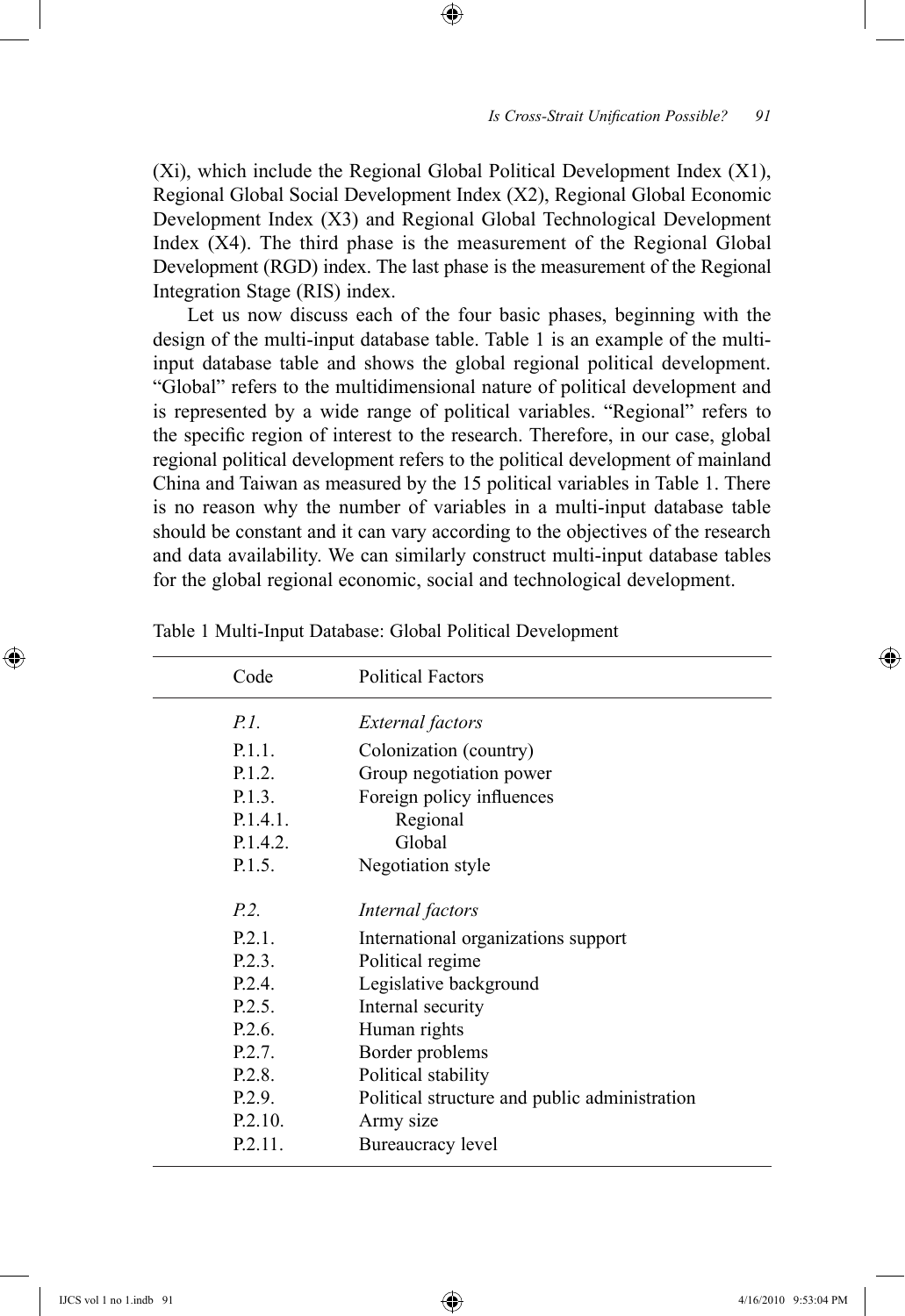The second phase of the GDRI-Model is to measure the Global Development Indexes (Xi) using the variables in the four multi-input database tables described above. The four Global Development Indexes are the Global Political Development Index (X1), Global Social Development Index (X2), Global Economic Development Index (X3) and Global Technological Development Index (X4). The data we input for each political entities in the region – in our case, mainland China and Taiwan are the political entities and China, encompassing the two, is the region – are based on statistical and historical data. Furthermore, all our data are binary  $-$  i.e. either 1 or  $0 -$  and determined by either quantitative or qualitative criteria. An important reason for using binary data is that we attach the same level of importance to all the variables in our multi-input database tables.

⊕

Table 2 is an example of a multi-input database table with binary data inputted, and it shows the global political development of mainland China and Taiwan in the 1980s. For example, the value for the variable "political regime" is 1 for a democracy and 0 for a non-democracy, and similarly, the

| Code      | <b>Political Factors</b>                      | m              | t                |
|-----------|-----------------------------------------------|----------------|------------------|
| P.L.      | External factors                              |                |                  |
| P.1.1.    | Colonization (country)                        | 0              | 0                |
| P.1.2.    | Group negotiation power                       | 0              | $\theta$         |
| P.1.3.    | Foreign policy influences                     |                |                  |
| P.1.4.1.  | Regional                                      |                | $\Omega$         |
| P.1.4.2.  | Global                                        | $\theta$       | $\theta$         |
| P.1.5.    | Negotiation style                             | 0              | $\theta$         |
| P.2.      | Internal factors                              |                |                  |
| P.2.1.    | International organizations support           | 0              | 1                |
| P.2.3.    | Political regime                              | $_{0}$         | 1                |
| P.2.4.    | Legislative background                        | 0              |                  |
| P.2.5.    | Internal security                             |                | 1                |
| P.2.6.    | Human rights                                  | 0              | 1                |
| P.2.7.    | Border problems                               | 0              | $\boldsymbol{0}$ |
| P.2.8.    | Political stability                           | 0              | $\boldsymbol{0}$ |
| P.2.9.    | Political structure and public administration | $_{0}$         | $\theta$         |
| P.2.10.   | Army size                                     | 0              | $\boldsymbol{0}$ |
| P.2.11.   | Bureaucracy level                             | 0              | $\boldsymbol{0}$ |
| TOTAL     |                                               | $\overline{2}$ | 5                |
| TOTAL (%) |                                               | 14%            | 31%              |

Table 2 Global Political Development of Mainland China (m) and Taiwan (t) in the 1980s

⊕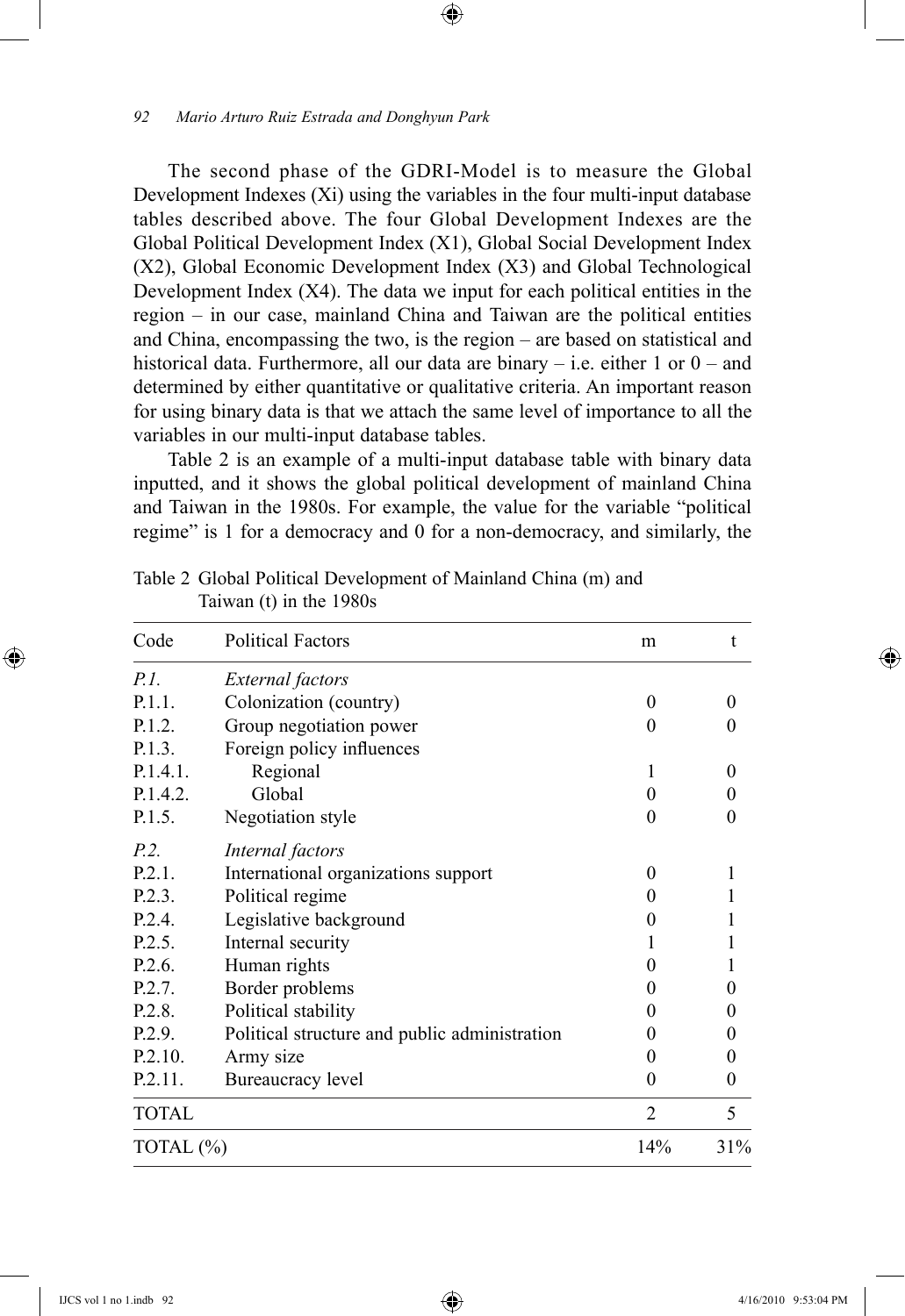value of the variable "human rights" is 1 if a country's protection of human rights is strong and 0 if it is weak. The last two columns of Table 2 show the respective values for mainland China and Taiwan. The table shows the total to be 2 or 14 per cent and 5 or 31 per cent respectively for mainland China and Taiwan, hence the global political development of the two sides in the 1980s is 14 per cent and 31 per cent respectively.

⊕

We can similarly input binary data for all the variables in the multiinput database tables for social, economic and technological development of mainland China and Taiwan in the 1980s. We find the global social development of mainland China and Taiwan in the 1980s to be 39 per cent and 47 per cent respectively, the global economic development of mainland China and Taiwan in the 1980s to be 30 per cent and 55 per cent respectively, and the global technological development of mainland China and Taiwan in the 1980s to be 30 per cent and 60 per cent respectively.

The third phase of the GDRI model is to use the four Global Development Indices  $(X_i)$  we found in the model's second phase  $-$  i.e. political, social, economic and technological – to estimate the Global Overall Development Index (X), which sums up the information contained in the four indices. Intuitively, the Global Overall Development Index (X) measures a country's overall level of development from a multidimensional or global perspective encompassing political, social, economic and technological development. Furthermore, as we saw earlier, we measured political, social, economic and technological development themselves from a multidimensional or global perspective, using a wide range of variables relevant to the development of each sphere. The first step in estimating the Global Overall Development Index  $(X)$  is to plot the values of the four Global Development Indices  $(X<sub>i</sub>)$ . We compute the overall global development index  $(X)$  as the sum of the four areas  $- A1$ , A2, A3 and A4. In computing A1, it is useful to think of the value of the Global Political Development Index (X1) as the base and the value of the Global Social Development Index (X2) as the height. We compute A1 by first multiplying X1 and X2, and then dividing their product by four. Similarly, we can compute A2, A3 and A4 by doing the same with the pairs (X2, X3), (X3, X4) and (X4, X1), respectively. For example, for Taiwan, A1 is 7.3 per cent since X1 is 31 per cent and X2 is 47 per cent. Likewise, we compute A2, A3 and A4 for Taiwan to be 13 per cent, 16 per cent and 9 per cent. Therefore, Taiwan's overall global development index (Xi) is 48 per cent. We can similarly compute X for mainland China as 28 per cent. Therefore, in the 1980s, Taiwan's overall development level was about five times higher than that of mainland China.

The fourth and final phase of the GDRI model is to use the four Global Development Indices (Xi) and coefficients to measure the Global Development Stage (Y) of mainland China and Taiwan. The coefficient

⊕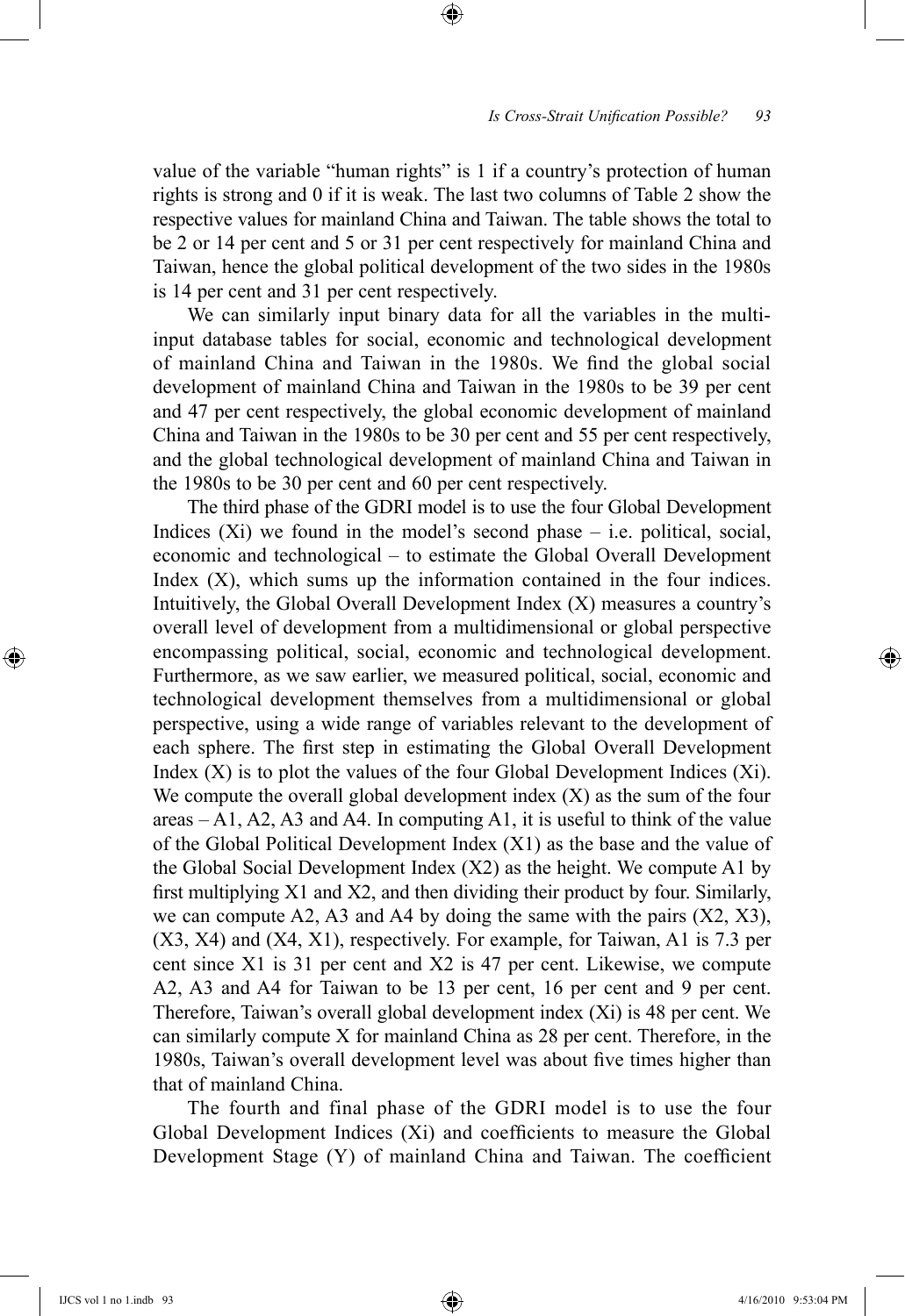indicates the relative importance of the political, social, economic and technological dimensions, and sum up to one. For example, if we attach equal importance to the four dimensions, the coefficient for each dimension is 0.25. To obtain the Global Development Stage (Y), we first multiply the Global Development Index  $(X_i)$  with the corresponding coefficient – for example, the Global Political Development Index  $(X1)$  and the political coefficient – and then sum up the four products. Assuming that each of the four coefficients is 0.25, so that the four dimensions are equally important, we can compute the Global Development Stage (Y) for mainland China and Taiwan as 28 per cent and 48 per cent respectively in the 1980s. The large gap in Y between mainland China and Taiwan indicates a large gap between the two in terms of overall development.

⊕

The Global Development Stage (Y) is broadly similar to the Global Overall Development Index (X) since both reflect the overall development level of a country or a region. We define a value of Y between 0 per cent and 33 per cent as the underdeveloped stage, 34 per cent and 66 per cent as the developing stage, and 67 per cent and 100 per cent as the developed stage. Therefore, in the 1980s, mainland China was in the underdeveloped stage whereas Taiwan was in the developing stage. We should note that Y is more flexible than X in the sense that it allows us to attach any combination of relative weights to the political, social, economic and technological dimensions. For example, if we attach more importance to the political dimension than the other dimensions, the political coefficient may be 0.40 while the social, economic and technological coefficients may each be 0.20. More generally, we can flexibly vary the relative sizes of the four coefficients to suit our needs.

We now report the main results of our GDRI Model analysis of mainland China and Taiwan during the 1980s and the 1990s. Taiwan's Global Political Development Index (X1) increased from 31 per cent in the 1980s to 47 per cent in the 1990s and 59 per cent in the 2000-2009 period, which indicates that Taiwan has become progressively more politically developed over time. This reflects Taiwan's transformation from authoritarian military-based governments to a thriving pluralistic democracy. In contrast, the same index has remained a constant growth from 14 per cent in the 1980s till 38 per cent in the 2000-2009 period for mainland China in the three decades, which is hardly surprising given the almost unchanged political system on the mainland. The large and growing gap between mainland China and Taiwan in political development does not bode well for the prospects of reunification since common political values facilitate regional integration, as most clearly evident in the European Union.

The social development of Taiwan has moved significantly forward in the 1980s and 1990s, *vis-à-vis* the mainland, which has proved to make a lot of

⊕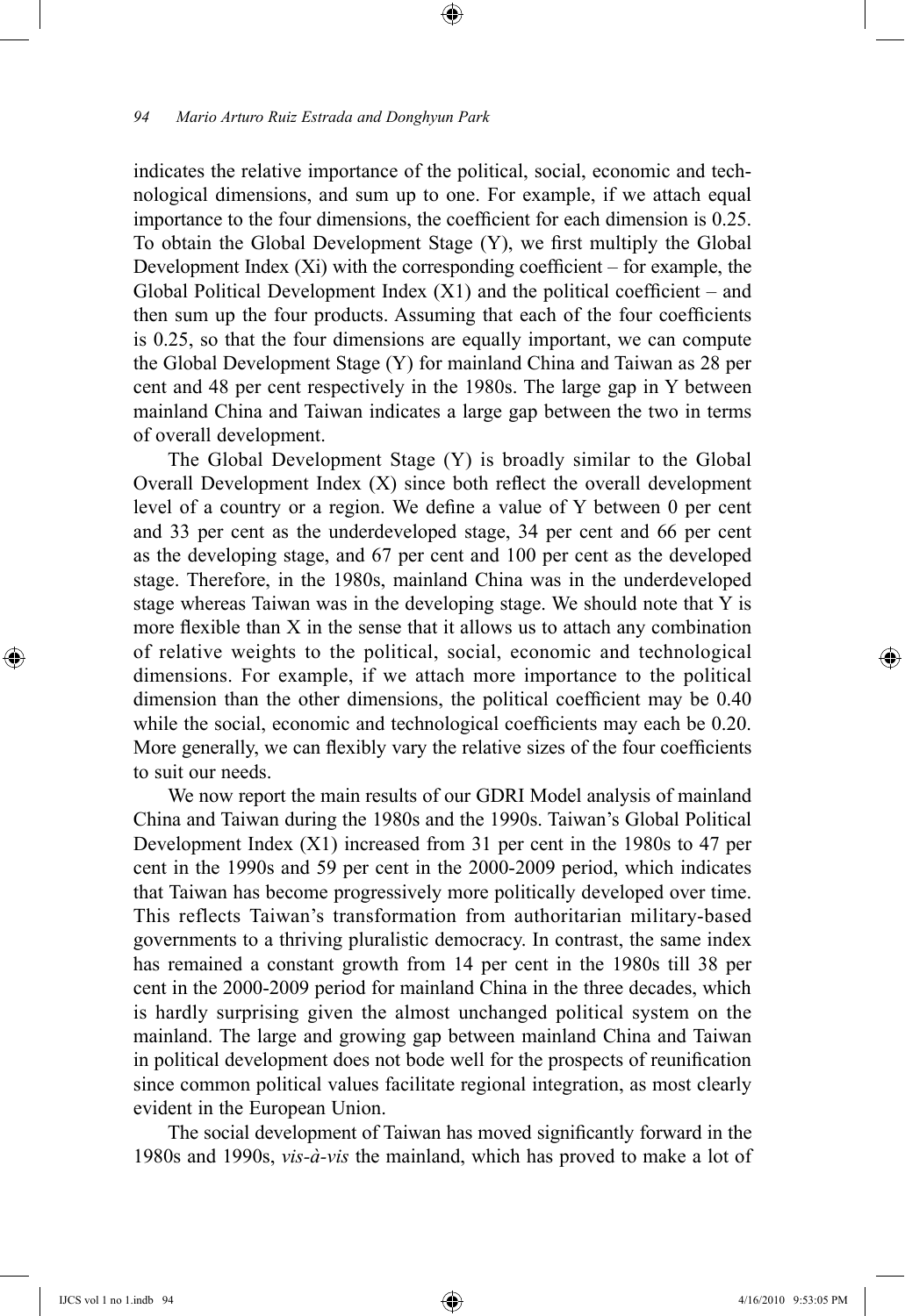#### *Is Cross-Strait Unification Possible? 95*

progress in this area. Taiwan's Global Social Development Index (X2) rose from 47 per cent in the 1980s to 65 per cent in the 1990s and 75 per cent in the 2000-2009 period, which, to a large extent, reflects Taiwan's rapid economic development since basic social services such as healthcare and education tend to improve with a country's living standards. In stark contrast, the same index increased from 39 per cent in the 1980s to 45 per cent in the 2000-2009 period for mainland China. The large gap in social development between mainland China and Taiwan and the consequent costliness of integrating the social systems of the two sides has negative implications for unification.

⊕

The economies of mainland China and Taiwan have achieved rapid growth and development in the last 30 years. Taiwan's Global Economic Development Index (X3) has more than doubled, from 55 per cent in the 1980s to 70 per cent in the 1990s and 84 per cent in the 2000-2009 period. This is consistent with her radical transformation from a poor developing economy to a highly successful newly industrialized economy (NIE) that has become a model of economic development for the Third World. For mainland China, the same index has expanded from 30 per cent in the 1980s to 75 per cent in the 2000-2009 period. The economic development of mainland China is reflected in her rapid economic growth. The closing economic gap between mainland China and Taiwan generates favourable conditions to unify the two sides. It implies that the financial and economic costs of unification may be sustainably low for Taiwan. Taiwan has made substantial technological progress and has reached a high level of technological development, as evident in the evolution of its Global Technological Development Index (X4), which rose from 60 per cent in the 1980s to 70 per cent in the 1990s and 90 per cent in the 2000-2009 period. This is hardly surprising in the light of the fact that technological upgrading has been an essential ingredient of Taiwan's successful economy. On the other hand, China's X4 increase from 30 per cent in the 1980s to 45 per cent in the 1990s and 65 per cent in the 2000-2009 period. The small and closing technological gap between the two sides decreases the technological costs of unification and thereby has positive implications for the prospects of unification.

Table 3 summarizes the global development of mainland China and Taiwan in the political, social, economic and technological spheres during the 1980s, 1990s and the 2000-2009 period. Table 3 clearly shows an unmistakable difference between the two sides.

We now use the four Global Development Indices (Xi) to estimate the Global Overall Development Index (X) for mainland China and Taiwan in the 1980s and 1990s. To repeat, the Global Overall Development Index (X) measures a country's overall level of development from a multidimensional perspective encompassing the political, social, economic and technological aspects. The evolution of each aspect over time confirms the picture of a

⊕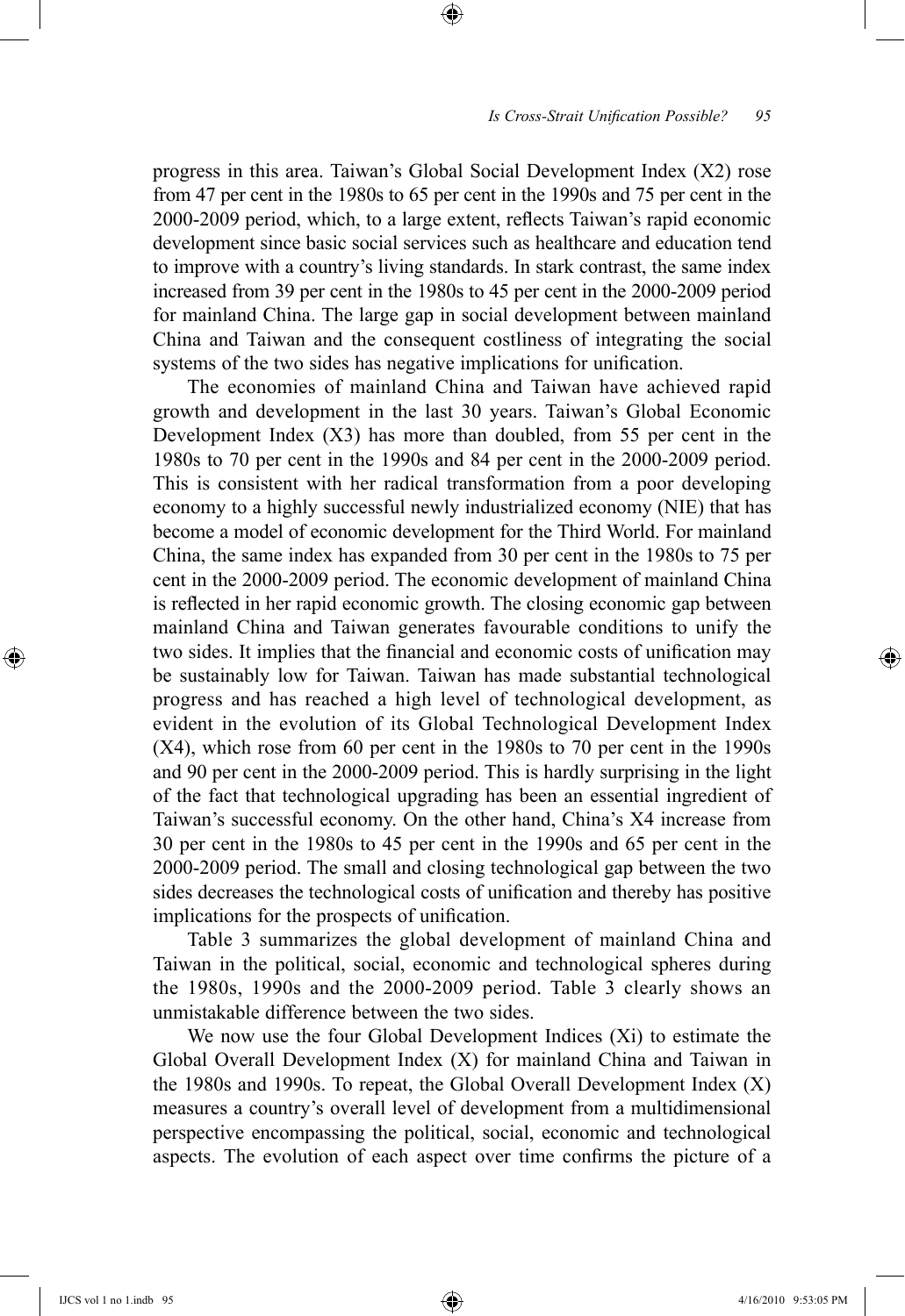| Period                    |            | 1980s      | 1990s      |            | 2000-2009  |            |
|---------------------------|------------|------------|------------|------------|------------|------------|
| Variables                 | m          |            | m          |            | m          |            |
| Political                 | 14%        | 31%        | 28%        | 47%        | 38%        | 59%        |
| Social                    | 39%        | 47%        | 40%        | 65%        | 45%        | 75%        |
| Economic<br>Technological | 30%<br>30% | 55%<br>60% | 50%<br>45% | 70%<br>70% | 75%<br>65% | 84%<br>90% |

Table 3 Global Political, Social, Economic and Technological Development of Mainland China (m) and Taiwan (t) in the 1980s, 1990s and 2000-2009 Period

⊕

shorter gap between mainland China and Taiwan. Taiwan has managed to reach a high overall development level through rapid progress in all four areas while mainland China's overall development level continues to expand at a very high level.

We use the four Global Development Indices (Xi) and coefficients reflecting the relative importance of each Xi to measure the Global Development Stage (Y) of mainland China and Taiwan in the 1980s and 1990s. To repeat, the Global Development Stage (Y) is similar to the Global Overall Development Index  $(X)$  in the sense that both reflect a country's overall development level. Assuming that each coefficient is 0.25, so that the political, social, economic and technological dimensions are equally important, we compute the Global Development Stage (Y) for mainland China and Taiwan to be 28 per cent and 48 per cent respectively in the 1980s. Our computed value of Y rises to 70 per cent for Taiwan but falls even further to 50 per cent for mainland China in the 2000-2009 period. According to our earlier definitions, Taiwan has been well into the developed stage *vis-à-vis* the mainland. The large and growing difference in Y between the two sides mirrors growing difference in their overall development level.

#### **3. Analysis on Viable and Sustainable Union**

The results in this paper show that a viable and sustainable union between mainland China and Taiwan is very difficult to achieve. The economic and technological development gap between mainland China and Taiwan is narrowing decade by decade, but the social and political development gap between them is widening. The development gap between mainland China and Taiwan in the 1980s was 17 per cent in terms of political development, 8 per cent in terms of social development, 25 per cent in terms of economic development and 30 per cent in terms of technological development. The development gap between mainland China and Taiwan in the 1980s was not

⊕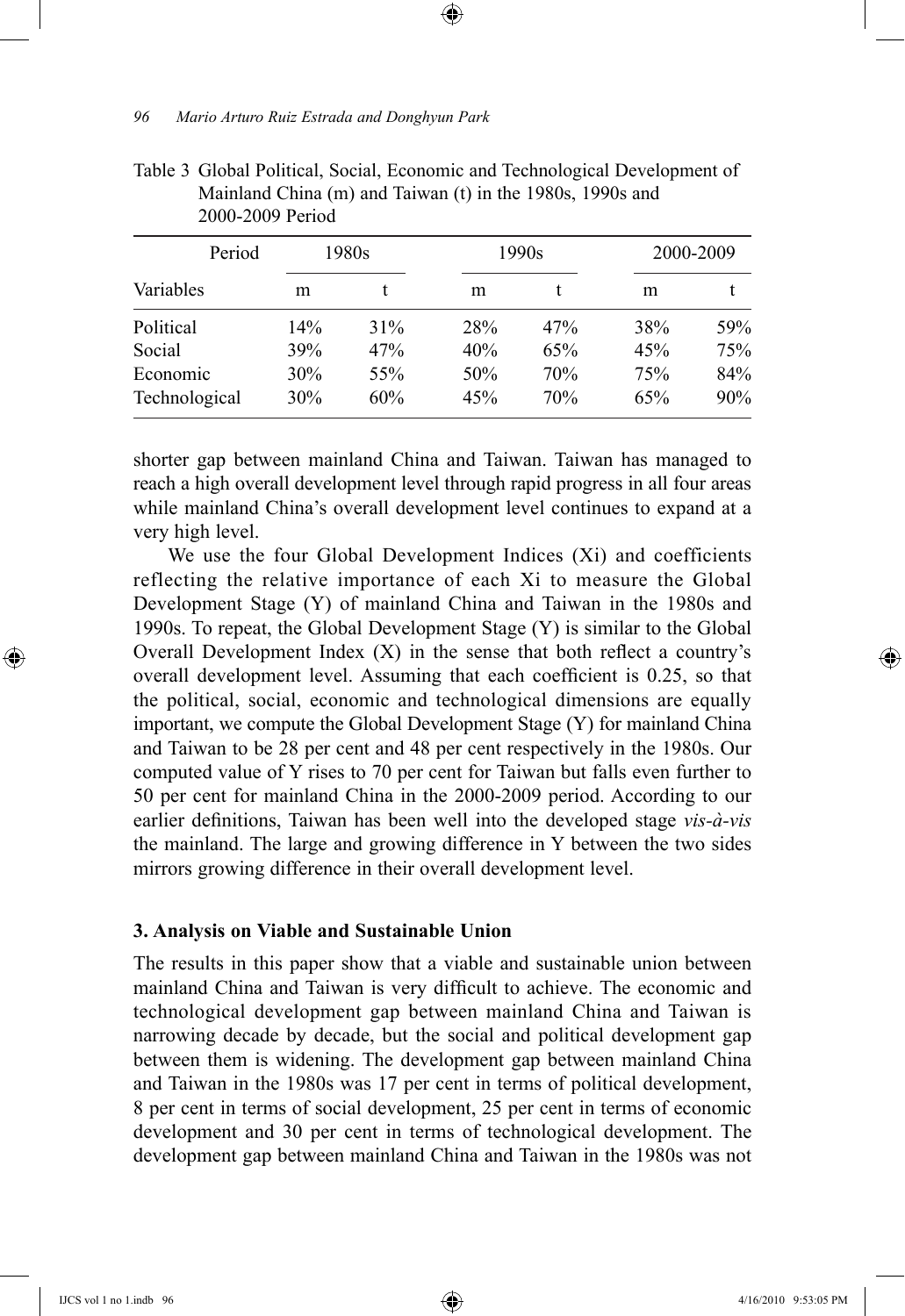so large as in the 1990s and the 2000-2009 period. The balance point between mainland China and Taiwan was large and difficult to reach by both sides. To do so, Taiwan needed to sacrifice from her political development –8 per cent, social development –4 per cent, economic development –12 per cent and technological development –15 per cent. For mainland China to arrive at the balance point in the 1980s, she needed to gain in political development +8 per cent, social development +4 per cent, economic development +12 per cent and technological development +15 per cent. The development gap and balance point in the 1980s meant that it was hard to facilitate the union of the two sides (see Table 4).

⊕

|  |  | Table + Viable and Sustaniable Union, 1760s |  |
|--|--|---------------------------------------------|--|
|  |  |                                             |  |

Table 4 Viable and Sustainable Union, 1980s

| Variables     | m   |     |     | GD  | <b>BP</b> | LC-m    | LC-t   |
|---------------|-----|-----|-----|-----|-----------|---------|--------|
| Political     | 14% | 31% | 45% | 17% | 23%       | $+8\%$  | $-8\%$ |
| Social        | 39% | 47% | 86% | 8%  | 43%       | $+4\%$  | $-4\%$ |
| Economic      | 30% | 55% | 85% | 25% | 43%       | $+12\%$ | $-12%$ |
| Technological | 30% | 60% | 90% | 30% | 45%       | $+15%$  | $-15%$ |

Notes:  $m =$  mainland China  $t =$  Taiwan  $C$  (China) =  $m + t$ 

GD (Development Gap between mainland China and Taiwan) =  $t - m$ BP (The Balance Point is the point that the two sides need to arrive for a possible viable and sustainable unification, e.g., mainland China and Taiwan):

$$
BP = C/2
$$

LC-m (Level of contribution of mainland China in the process of unification with Taiwan):

 $LC-m = BP - m$ 

Negative result  $(-)$  = How much mainland China needs to sacrifice of her development to arrive at the balance point to generate a possible unification with Taiwan

Positive result  $(+)$  = How much mainland China needs to work to arrive at the balance point to generate a possible unification with Taiwan.

LC-t (Level of contribution of Taiwan in the process of unification with mainland China):

 $LC-t = BP - t$ 

Negative result  $(-)$  = How much Taiwan needs to sacrifice of her development to arrive at the balance point to generate a possible unification with mainland China

Positive result  $(+)$  = How much Taiwan needs to work to arrive at the balance point to generate a possible unification with mainland China

⊕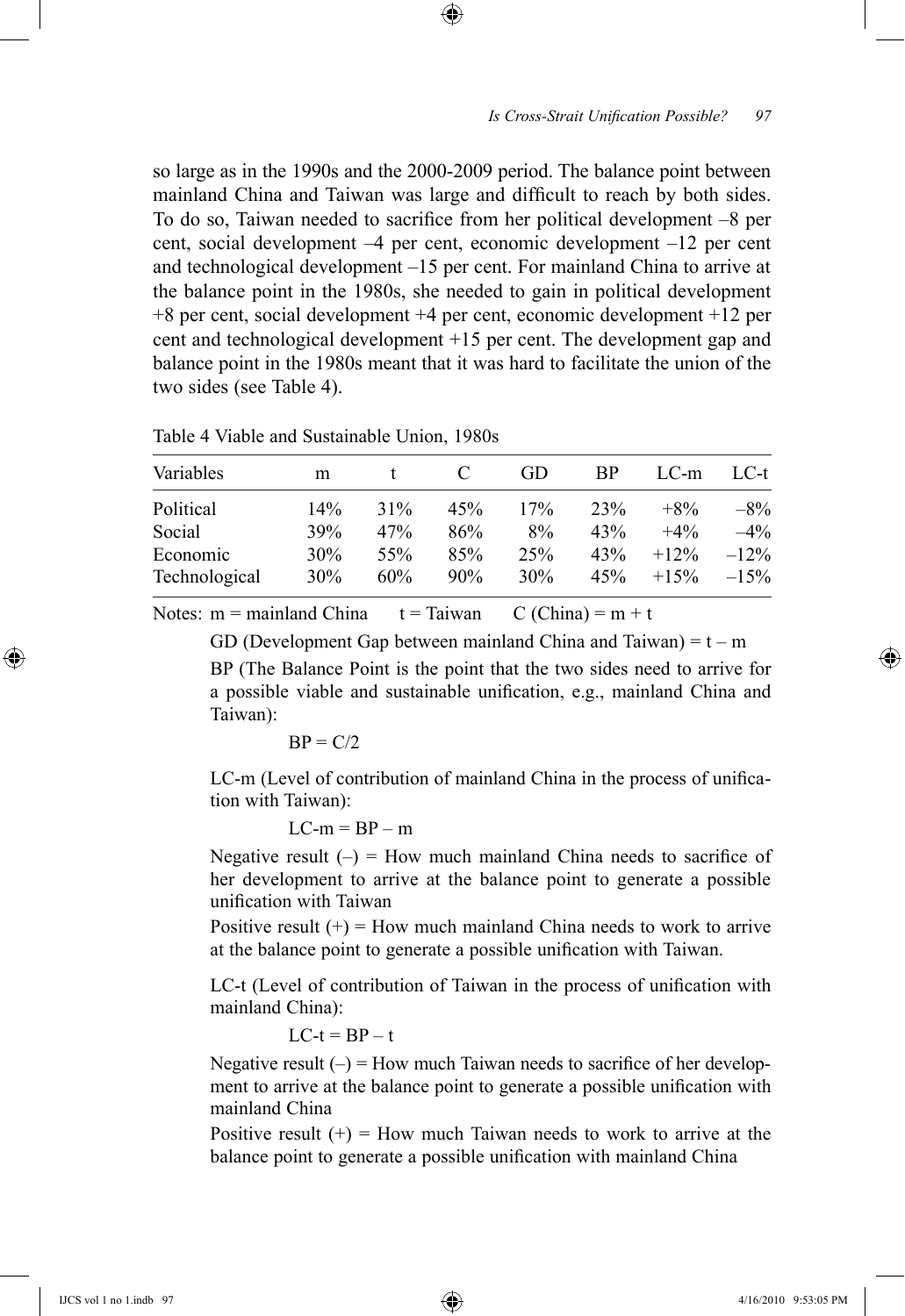In the 1990s the development gap continued decreasing: 19 per cent in terms of political development, 25 per cent in terms of social development, 20 per cent in terms of economic development and 25 per cent in terms of technological development. However, the balance point was less distant for Taiwan in comparison with mainland China. Taiwan needed to sacrifice more than mainland China to unify the two sides (see Table 4). In the case of mainland China, she needed to work harder to meet Taiwan at the balance point (see Table 5).

⊕

Finally, in the 2000-2009 period the development gap between mainland China and Taiwan was extremely small compared to the 1980s and 1990s. In the 2000-2009 period the development gap showed: 21 per cent in terms of political development, 30 per cent in terms of social development, 9 per cent in terms of economic development and 25 per cent in terms of technological development. The balance point in the 2000-2009 period between mainland China and Taiwan was relatively small and hence possible to arrive at by both sides. Taiwan needed to sacrifice more than mainland China in the last two decade (1980s and 1990s) in her political development –10 per cent, social development –15 per cent, economic development –4 per cent and technological development –12 per cent. In the case of mainland China, to arrive at the balance point in the 1990s required political development +10 per cent, social development +15 per cent, economic development +4 per cent and technological development +12 per cent. The small development gap and

| Variables     | m   |     | $\mathbf{C}$ | GD  | <b>BP</b> | LC-m          | LC-t    |
|---------------|-----|-----|--------------|-----|-----------|---------------|---------|
| Political     | 28% | 47% | 75%          | 19% | 38%       | $+9\%$        | $-9\%$  |
| Social        | 40% | 65% | 105%         | 25% | 53%       | $+12%$        | $-12\%$ |
| Economic      | 50% | 70% | 120%         | 20% | $60\%$    | $+10\%$       | $-10\%$ |
| Technological | 45% | 70% | 115%         | 25% | 58%       | $+12\% -12\%$ |         |

Table 5 Viable and Sustainable Union, 1990s

Notes: As with Table 4.

| Variables     | m   |        | C    | GD    | BP. | $LC-m$        | $LC-t$ |
|---------------|-----|--------|------|-------|-----|---------------|--------|
| Political     | 38% | 59%    | 97%  | 21%   | 49% | $+10\%$       | $-10%$ |
| Social        | 45% | 75%    | 120% | 30%   | 60% | $+15%$        | $-15%$ |
| Economic      | 75% | 84%    | 159% | $9\%$ | 80% | $+4\%$        | $-4\%$ |
| Technological | 65% | $90\%$ | 155% | 25%   | 78% | $+12\% -12\%$ |        |

Notes: As with Table 4.

⊕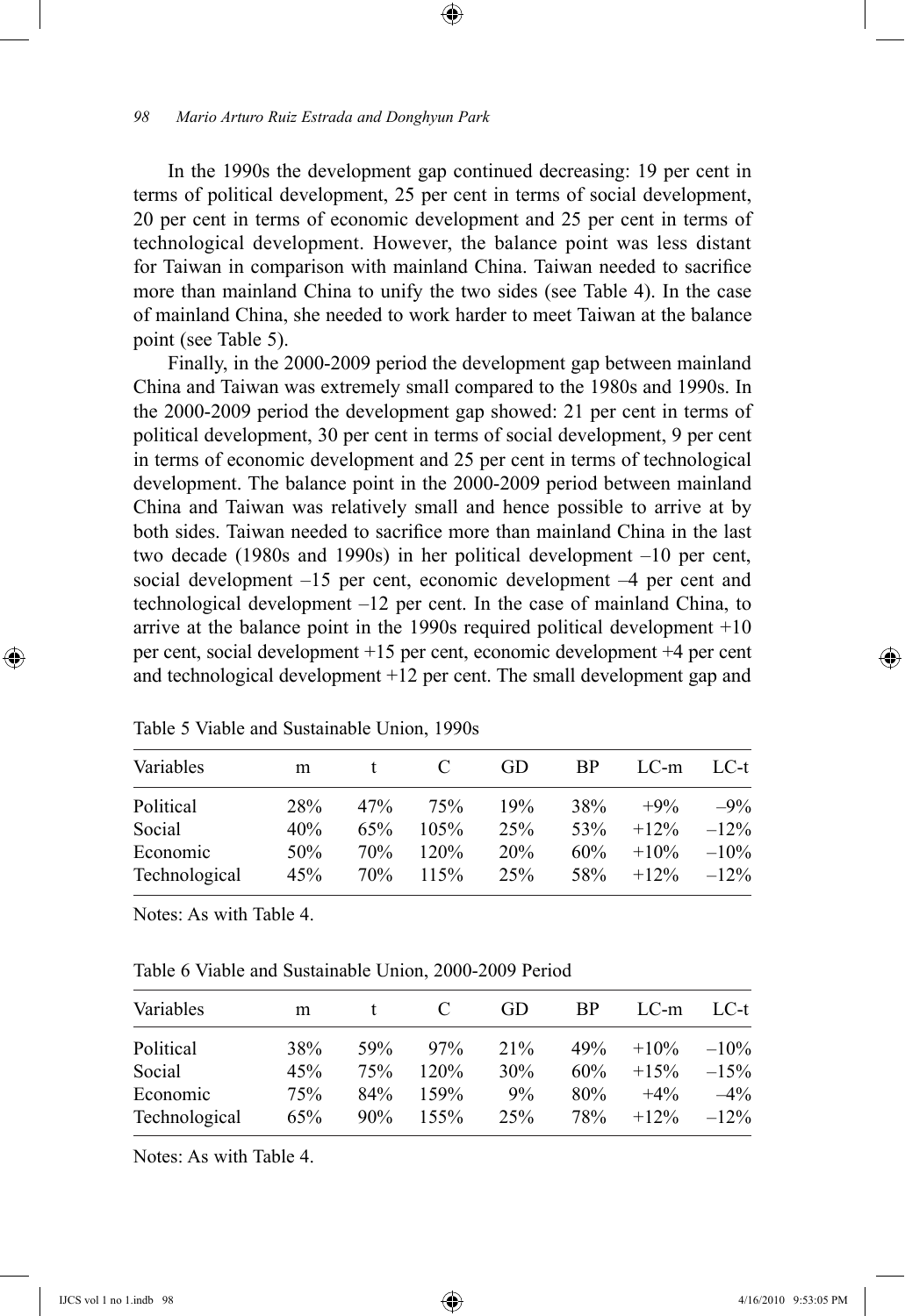balance point in the 2000-2009 period for both sides generate possibilities for a possible union in the medium term (see Table 6).

⊕

We can say that the unification of the two sides has a cost for Taiwan, because Taiwan needs to sacrifice a lot of her political and social development to achieve the union, but in the case of mainland China, she needs to work harder to reach the balance point and reduce the development gap between the two sides. Therefore, a possible successful unification between mainland China and Taiwan is not easy to achieve.

### **4. Concluding Remarks**

Unification is inherently a complex and multidimensional phenomenon entailing the unification of the two sides' economies, political systems, social systems, and a wide range of other societal hardware and software. The German unification of 1990 clearly illustrated this multidimensional nature. In this paper, we look at the prospects for the unification of mainland China and Taiwan by comparing their development from a multidimensional perspective rather than focusing solely on any single dimension. To carry out such a broader analysis, we use the Global Dimension of Regional Integration Model (GDRI Model) developed by Ruiz (2004), which evaluates the prospects for regional integration from a global or multidimensional perspective. More specifically, we use the GDRI model to examine and compare the political, social, economic and technological development of mainland China and Taiwan in the 1980s, 1990s and the 2000-2009 period. Our main finding is a large and growing gap between mainland China and Taiwan in terms of political, social, economic and technological development and consequently, overall development. Our analysis thus clearly reveals a divergence between mainland China and Taiwan rather than a convergence, which suggests that unification is likely to be a painful and disruptive process entailing large adjustment costs.

In terms of policy implications, our analysis suggests that while the large and growing political, social, economic and technological gap between mainland China and Taiwan is indeed a serious obstacle to integration and unification, policymakers would do well to appreciate the inherently multidimensional nature of unification. That is, unifying mainland China and Taiwan is not simply a matter of unifying two economies but also unifying the political, social and technological systems as well. This is a valuable lesson that is also highly relevant for policymakers in other countries pursuing closer integration. Our analysis provides support for the effort of diplomatically engaging the other side across the Strait and providing economic assistance in the sense that such a policy will slow down the momentum of divergence in the short run and promote convergence in the long run. The international

⊕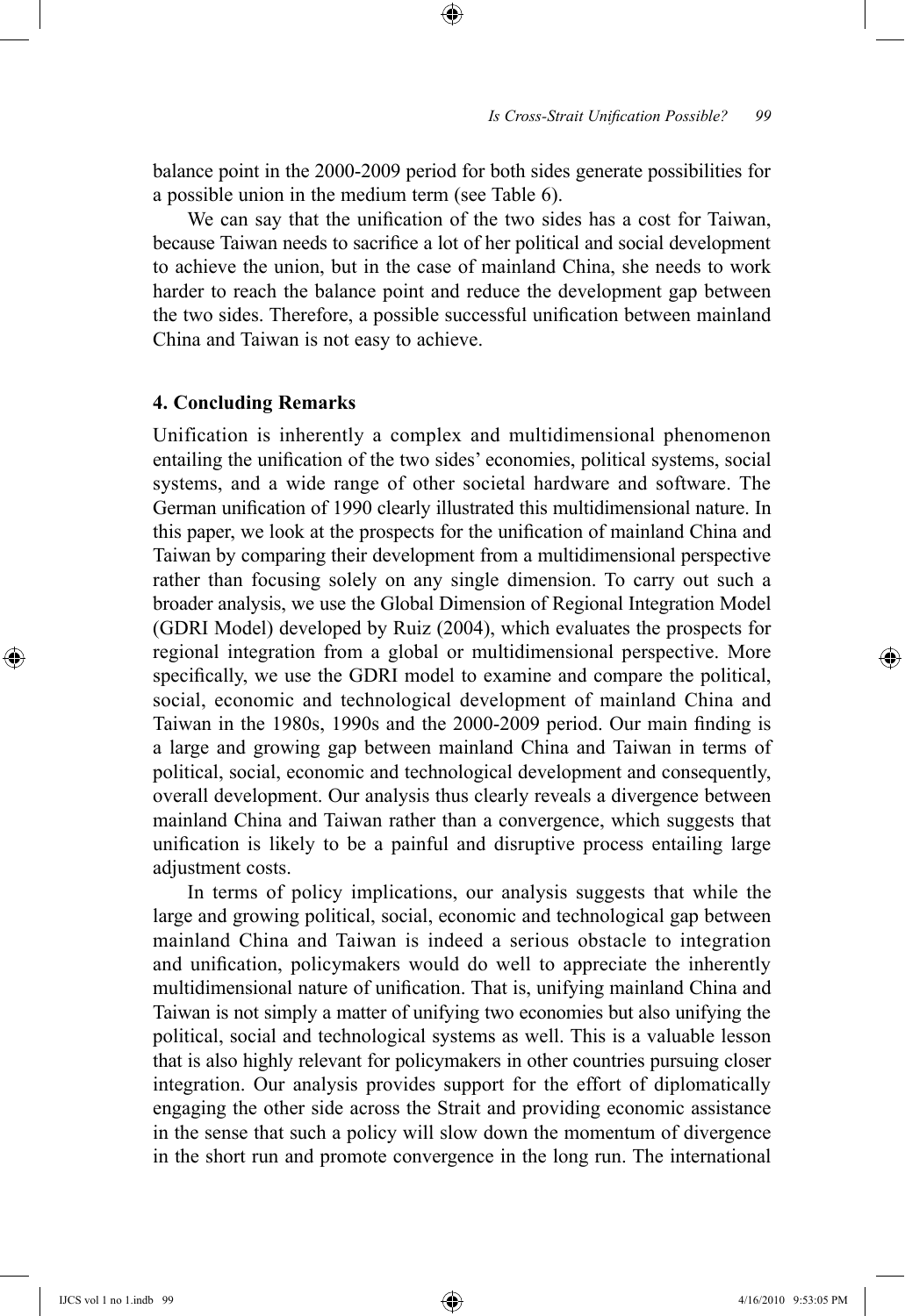community also has a stake in facilitating the eventual unification through dialogue and assistance since convergence and stronger links between the two sides offer the best hopes for a peaceful solution.

At the same time, policymakers should pay closer attention to the non-economic aspects of convergence. Our analysis implies that a narrow policy approach based only on the economic aspect alone is likely to be misguided and unproductive since the lack of political convergence may hinder unification even if there is significant progress in terms of economic convergence, which in a way also lends support to the European Union's policy of requiring potential new members to pursue reforms in non-economic areas well as economic areas. Of course, economic convergence could indirectly promote convergence in the political, social and technological spheres as well. After all, materially better off societies tend to have more open political systems, provide better education and use more advanced technology. Be that as it may, in the light of our findings, policymakers would do well to take into consideration a more multidimensional perspective which has direct positive implications for multidimensional development and hence multidimensional convergence.

#### **References**

⊕

#### *Printed Sources*

- Adams, G., L. Alexander and J. Gagnon (1993), "German Unification and the European Monetary System: A Quantitative Analysis", *Journal of Policy Modeling*, Vol. 15, Issue 4, pp. 353-392.
- Atici, C. and P. Kennedy (2005), "Tradeoffs between Income Distribution and Welfare: The Case of Turkey's Integration into the European Union", *Journal of Policy Modeling*, Vol. 27, Issue 5, pp. 553-563.
- De Bonis, V. (1996), "The Impact of German Unification on the European Economy", *Journal of Policy Modeling*, Vol. 18, Issue 3, pp. 335-341.
- Gundlach, E. (2003), "Growth Effects of EU Membership: The Case of East Germany", *Empirica*, Vol. 30, No. 3, pp. 237-270.
- Kim, Y. (2005), "The Optimal Path of Regional Economic Integration between Asymmetric Countries in North East Asia", *Journal of Policy Modeling*, Vol. 27, Issue 6, pp. 673-687.
- Knot, K. and J. de Haan (1999), "Deficit Announcements and Interest Rates: Evidence for Germany", *Journal of Policy Modeling*, Vol. 21, Issue 5, pp. 559-577.
- Lipschitz, L. and D. McDonald (2005), "German Unification: Economic Issues", IMF Occasional Paper No. 75, International Monetary Fund (IMF), Washington, DC.
- Ruiz, M. (2004), "The Global Dimension of Regional Integration Model (GDRI-Model)", FEA Working Paper 2004-7, Faculty of Economics and Administration (FEA), University of Malaya, Kuala Lumpur, Malaysia.
- Ruiz, M. and D. Park (2008), "Korean Unification: How Painful and How Costly?", *Journal of Policy Modeling*, Vol. 30, Issue 1, pp. 87-100.